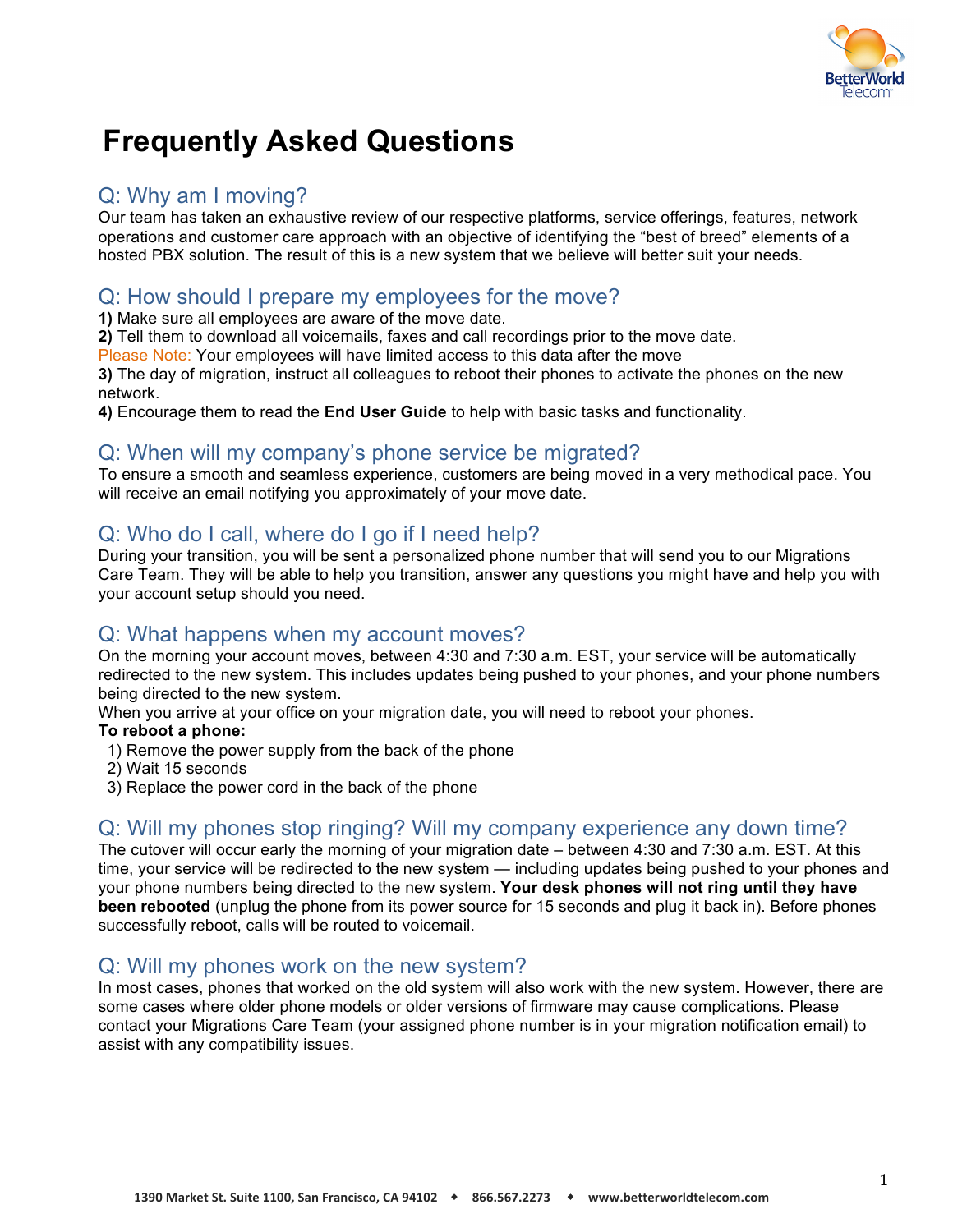## **Using Your New Service**



### Q: How do I log in to my new account?

Once your account is migrated, you will receive an email with your username and password, allowing you to access your new account. Follow these steps to login:

- **1.** Navigate to http://betterworldtelecom.com
- **2.** Select "Login" on upper right side
- **3.** Select "NEW BetterVoice™ Login"
- **4.** Login with your username and password

### Q: Are there any features that the new service does not have?

We have done everything possible to reduce the impact of change on your organization and ensure that your company continues to run smoothly, with business as usual. You will be delighted to find new and improved features. However, there are a few features that are not offered on the new platform.

#### *Features Not Offered on New Platform:*

- **Announcements:** the new service does not support pre-recorded announcements; however our Paging Groups feature will allow you to make a live announcement to any phone in a defined group/department.
- **Missed-Call Notifications:** the new service does not notify you of missed calls. The system will notify you if a new voicemail is received or a new fax has been received to your paperless fax system. Your call history and reporting will track missed calls.
- **Fax-Back:** The fax back feature available on the old system (dial a number and have a pre-set document faxed back to the caller) is not available on the new system.

## Q: Faxing: How do I set up my ATA fax machine?

If you are using an ATA device for faxing, you may use that same device on the new system. However, it will need to be reconfigured for the new system. When you receive your login information, login and click on "Extensions". On the extension marked "Fax User", you will enter the MAC address of your ATA into the section marked "PBX Devices" (this is at the bottom of the page). Here you will also find the SIP information needed to point your device to the new service.

### Q: How do you compare the Call Tree/Auto Attendant to the new Virtual Receptionist?

The new platform refers to the **Call Tree** or **Auto Attendant** capabilities as a "**Virtual Receptionist**." The Virtual Receptionist incorporates the same overall structure as offered on before, but with enhancements. You will be able to set up the Virtual Receptionist simply by completing step-by-step instructions within the User Interface.

### Q: Are there any new capabilities of the Virtual Receptionist?

Yes! You will have more flexibility and a few new options including:

- Enter an extension from the greeting.
- Create unlimited Virtual Receptionists to address all of your needs, at no extra cost!
- Choose the schedule of your Virtual Receptionist: the settings can remain in place 24 hours a day, 7 days a week or can be configured separately for Business Hours and Non-Business Hours schedules.
- Create "Manual Schedule Overrides" that temporarily override permanent settings in the event of a holiday, inclement weather or other times when your schedule is changed.

### Q: Does the new system support Call Recording?

There are two, full-featured solutions for call recording. One offering is our On Demand Call Recording Service, which puts the power of call recording in the hands of the individual user. This service can be added